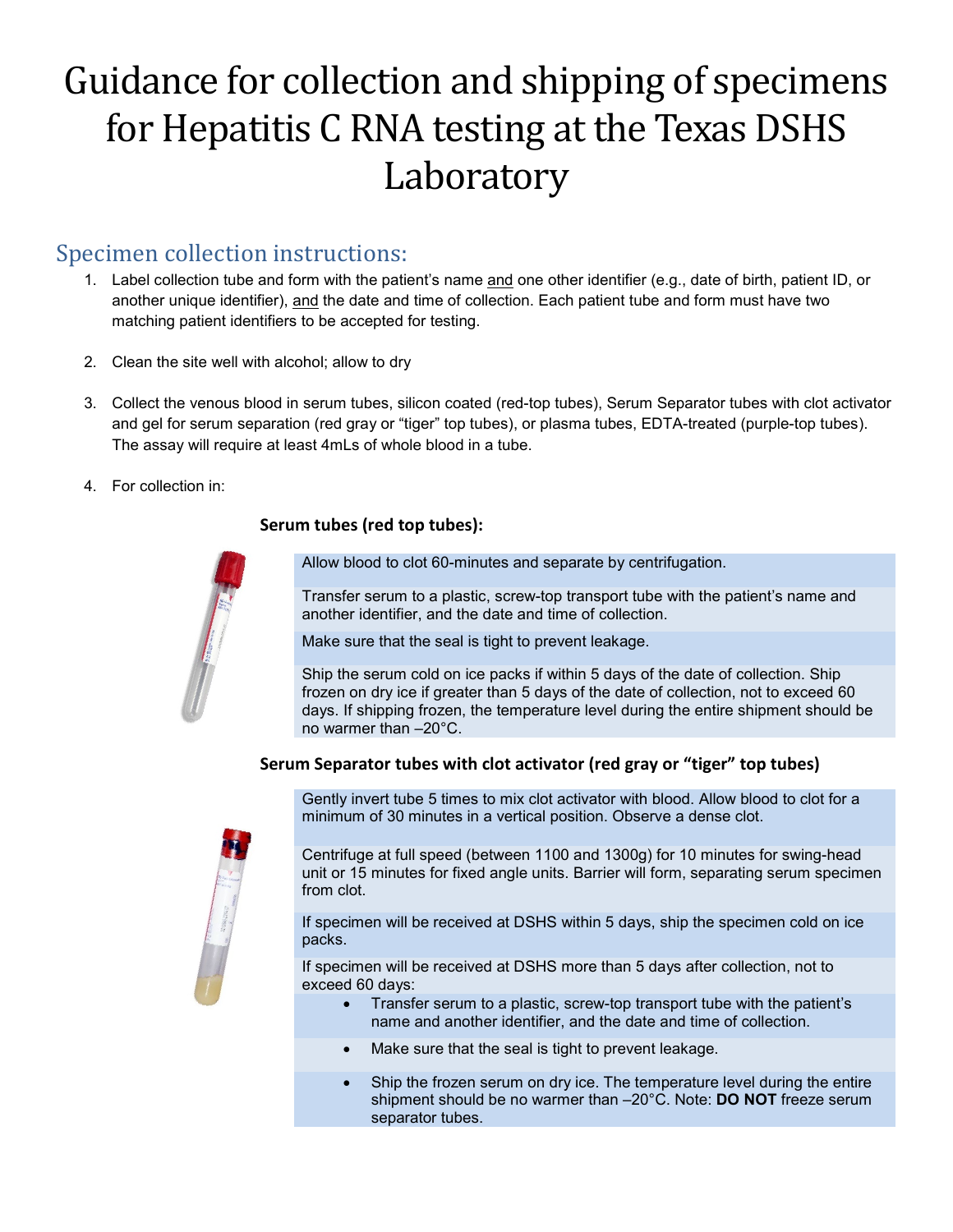#### **Plasma tubes with EDTA (purple top tubes)**



Gently invert tube 5 times to mix EDTA with blood and separate by centrifugation.

Transfer plasma to a plastic, screw-top transport tube with the patient's name and another identifier, and the date and time of collection.

Make sure that the seal is tight to prevent leakage.

Ship the plasma cold on ice packs if within 5 days of the date of collection. Ship frozen on dry ice if greater than 5 days of the date of collection, not to exceed 60 days. If shipping frozen temperature level during entire shipment should be no warmer than –20°C.

## Complete the Texas DSHS Submission form:

The following information **must** be included on the Texas DSHS G-2A submission form:

- **Submitter/physician's full contact information**
- **Patient's name, date of birth, sex, address**,
- **Specimen collection date and time**
- **Test requested**: In Section 5,
	- a. Check the Hepatitis C RNA, Quantitative NAAT box **or**
	- b. Write in "Hepatitis C RNA NAAT"

## Shipping instructions (Class 6.2, Category B, UN3373- Biological substance):

Submitters are responsible for shipping specimens in conformity with all safety and labeling regulations. Be aware that many commercial carriers no longer accept specimens. When using any carrier, including the bus service or the U.S. Postal Service, package specimens to avoid leakage or breakage. All specimen mailing containers supplied by the Laboratory meet current Department of Transportation (DOT) and United States Postal Service (USPS) requirements for the shipment of Biological Substance, Category B. Specimens must be packed in triple containment with sufficient absorbent material enclosed to absorb the entire volume of liquid. The container used *must* meet current DOT and USPS regulations.



Shipment of infectious agents requires specialized training and United Nations (UN) approved packaging that the Laboratory does not provide.

Always utilize the maximum protection for the sake of those who handle the parcels and to avoid jeopardizing the system for shipping specimens.

**The Laboratory policy is**: **ALL blood specimens in a container will be considered broken if one tube in that container is broken during shipment.**

Ship specimen at the correct temperature (see above) via courier by overnight delivery. **Make sure that the package will arrive on a weekday and will not arrive on a weekend or holiday.**